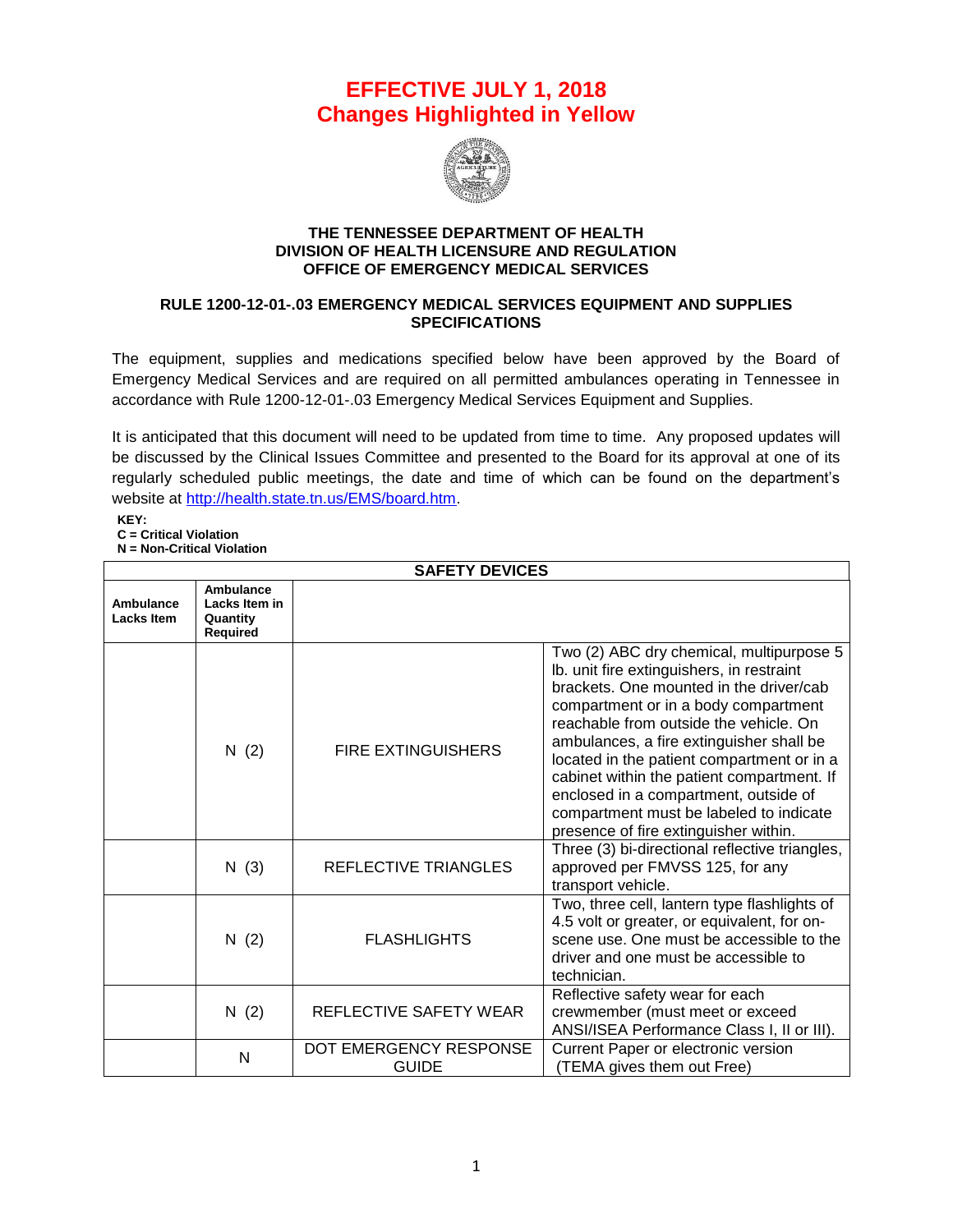## **OXYGEN INHALATION, VENTILATION AND AIRWAY MANAGEMENT DEVICES; RESUSCITATION AND AIRWAY DEVICES; ADJUNCTS FOR VENTILATION**

|                                       |                                                    | AND AINVAT DEVICES, ADJUNCTUTUR VENTIEATION               |                                                                                                                                                                                                                                                                                                                                                                                                                                                     |  |
|---------------------------------------|----------------------------------------------------|-----------------------------------------------------------|-----------------------------------------------------------------------------------------------------------------------------------------------------------------------------------------------------------------------------------------------------------------------------------------------------------------------------------------------------------------------------------------------------------------------------------------------------|--|
| <b>Ambulance</b><br><b>Lacks Item</b> | Ambulance<br>Lacks Item in<br>Quantity<br>Required |                                                           |                                                                                                                                                                                                                                                                                                                                                                                                                                                     |  |
| C                                     | N(2)                                               | <b>BAG VALVE DEVICE</b>                                   | With a bag volume of at least 1000<br>milliliters and oxygen reservoir for adult<br>use with adult mask.                                                                                                                                                                                                                                                                                                                                            |  |
| C                                     | N(2)                                               | <b>BAG VALVE DEVICE</b>                                   | With a bag volume of 450-750 milliliters<br>and oxygen reservoir for pediatric use with<br>child mask and infant mask.                                                                                                                                                                                                                                                                                                                              |  |
| C                                     | N(2)                                               | <b>BAG VALVE DEVICE</b>                                   | Neonatal size with a bag volume of 200 -<br>250 milliliters and oxygen reservoir with<br>neonatal mask.                                                                                                                                                                                                                                                                                                                                             |  |
| $\mathsf{C}$                          | N (1 ea)                                           | OROPHARYNGEAL AIRWAY<br><b>DEVICES</b>                    | One (1) in each size of 0,1,2,3,4 and 5                                                                                                                                                                                                                                                                                                                                                                                                             |  |
| С                                     | N(1 ea)                                            | NASOPHARYNGEAL AIRWAY<br><b>DEVICES</b>                   | One (1) in size 16 or 18; one (1) in size 20<br>or 22; one (1) in size 24 or 26; one (1) in<br>size 28 or 30; and one (1) in size 32 or 34                                                                                                                                                                                                                                                                                                          |  |
| C                                     |                                                    | <b>BLIND INSERTION AIRWAY</b><br><b>DEVICES</b>           | Device not intended for the trachea.<br>(double lumen airways)                                                                                                                                                                                                                                                                                                                                                                                      |  |
| C                                     |                                                    | <b>END TIDAL CARBON DIOXIDE</b><br>DETECTION/MONITORING   | For adult and pediatrics.                                                                                                                                                                                                                                                                                                                                                                                                                           |  |
|                                       | N                                                  | <b>NEBULIZERS</b>                                         | For adult and pediatrics                                                                                                                                                                                                                                                                                                                                                                                                                            |  |
|                                       | N                                                  | <b>CPAP</b>                                               | One device                                                                                                                                                                                                                                                                                                                                                                                                                                          |  |
|                                       |                                                    |                                                           |                                                                                                                                                                                                                                                                                                                                                                                                                                                     |  |
|                                       |                                                    | <b>OXYGEN</b>                                             |                                                                                                                                                                                                                                                                                                                                                                                                                                                     |  |
| C                                     |                                                    | <b>INSTALLED OXYGEN SUPPLY</b>                            | • An installed oxygen supply with a<br>capacity of at least 2,000 liters of<br>oxygen.<br>• Cylinder shall be restrained with a<br>device manufactured to not allow<br>movement of the cylinder<br>• Pressure regulator and flow meters shall<br>comply with federal specifications and<br>automatically supply a line of pressure<br>of 50 psi.<br>• At least two distribution outlets and flow<br>meters shall be operable in the<br>compartment. |  |
| $\mathsf{C}$                          | N(2)                                               | PORTABLE OXYGEN                                           | • Two cylinders with at least 300 liters, or<br>"D" size cylinders.<br>• A full spare cylinder shall be provided.<br>• Pressure regulator and flow meter shall<br>comply with federal specifications.<br>• Oxygen unit and spare cylinders shall<br>be restrained as not to allow movement<br>in storage area                                                                                                                                       |  |
|                                       |                                                    |                                                           |                                                                                                                                                                                                                                                                                                                                                                                                                                                     |  |
|                                       |                                                    | <b>OXYGEN DELIVERY DEVICES</b><br><b>TRANSPARENT NON-</b> | • Two in adult and child sizes with tubing                                                                                                                                                                                                                                                                                                                                                                                                          |  |
| С                                     | N(2 ea)                                            | <b>REBREATHING MASK</b>                                   | at least 6 foot in length.                                                                                                                                                                                                                                                                                                                                                                                                                          |  |
| C                                     | N(2 ea)                                            | <b>NASAL CANNULA</b>                                      | • Two each adult and pediatric                                                                                                                                                                                                                                                                                                                                                                                                                      |  |
|                                       |                                                    | <b>HUMIDIFIERS</b>                                        | • Optional, but when supplied shall be for<br>single patient use.                                                                                                                                                                                                                                                                                                                                                                                   |  |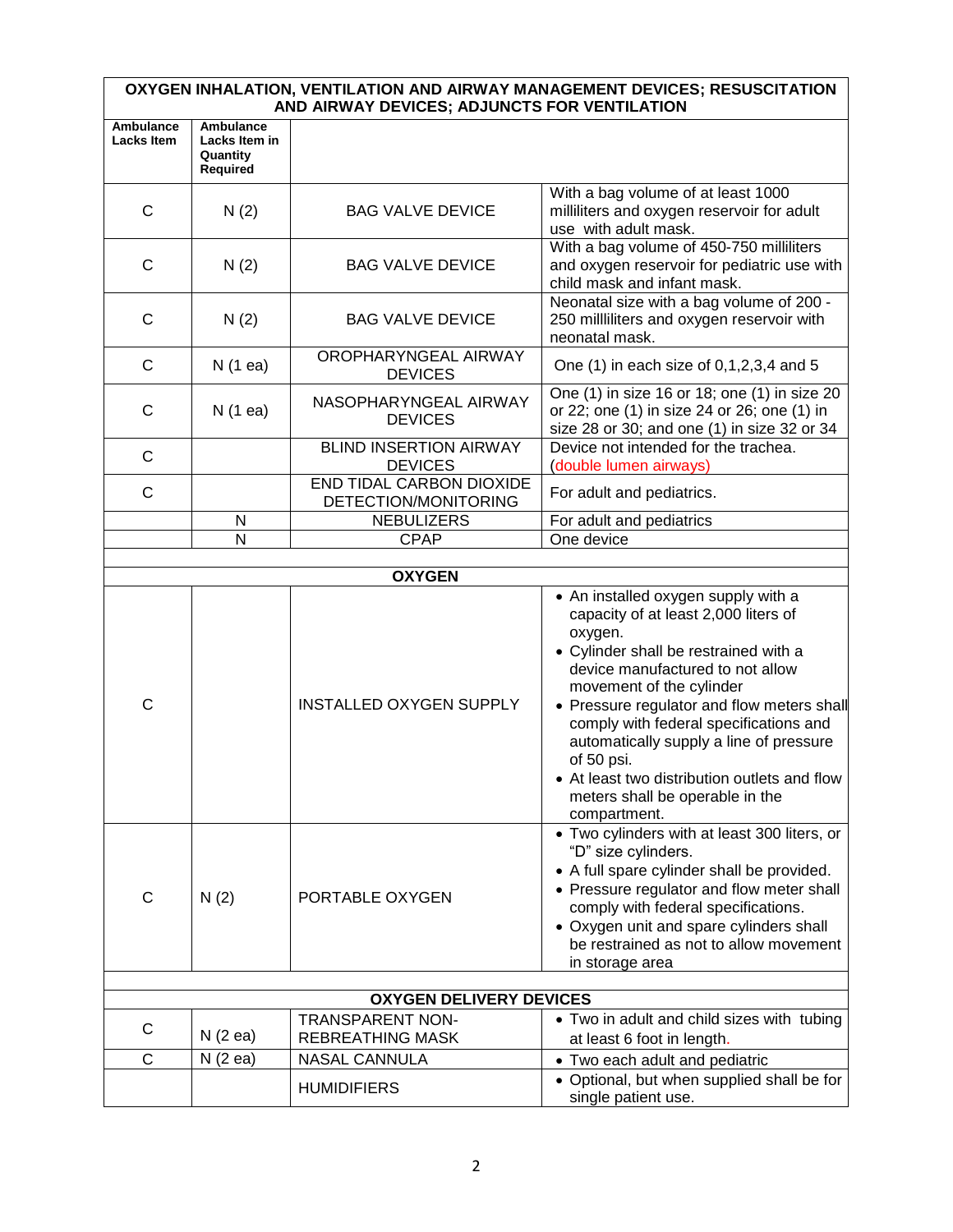| <b>SUCTION DEVICES AND SUPPLIES</b> |        |                                           |                                                                                                                                                                                                                                                                                                                                                                                     |  |  |
|-------------------------------------|--------|-------------------------------------------|-------------------------------------------------------------------------------------------------------------------------------------------------------------------------------------------------------------------------------------------------------------------------------------------------------------------------------------------------------------------------------------|--|--|
| $\mathsf{C}$                        |        | <b>INSTALLED SUCTION DEVICE</b>           | • With vacuum gauge, a control and<br>collection container, and a minimum<br>capacity of 1,000 millilters. Must pull at<br>least 300 milliters in 4 seconds.                                                                                                                                                                                                                        |  |  |
| $\mathsf{C}$                        | N(2)   | <b>SUCTION TUBING</b>                     | • Two (2), six (6)feet in length.                                                                                                                                                                                                                                                                                                                                                   |  |  |
| C                                   |        | PORTABLE SUCTION DEVICE                   | A collection bottle (disposable<br>preferred) of at least 250 millititers<br>shall be provided with (1) spare of the<br>same size. Must pull at least 300<br>milliters in 4 seconds.<br>At least two (2) sets of suction tubing,<br>two feet or more in length.<br><b>Note:</b> A manually operated portable<br>suction aspirator will not qualify as a<br>portable suction device. |  |  |
| C                                   | N(2ea) | <b>RIGID SUCTION TIPS</b>                 | • Two (2), Yankauer style.<br>1. One may be stored with portable<br>suction device.                                                                                                                                                                                                                                                                                                 |  |  |
| $\mathsf{C}$                        | N(2ea) | <b>FRENCH SUCTION</b><br><b>CATHETERS</b> | • Two sets.<br>1. Each set consists of 6,8,10,14 and 16,<br>French.catheters one each<br>One set may be stored with the<br>portable suction aspirator.                                                                                                                                                                                                                              |  |  |
|                                     |        |                                           |                                                                                                                                                                                                                                                                                                                                                                                     |  |  |
|                                     |        | DIAGNOSTIC AND ASSESSMENT DEVICES         |                                                                                                                                                                                                                                                                                                                                                                                     |  |  |
| C                                   |        | <b>SPHYGMOMANOMETER</b>                   | With inflation bulb and gauge or<br>automatic device.<br>With adult and pediatric blood<br>pressure cuffs and<br>Adult large or thigh blood pressure<br>cuff                                                                                                                                                                                                                        |  |  |
| C                                   |        | <b>STETHOSCOPE</b>                        | • May be carried as personally assigned<br>equipment, provided the service has a<br>posted policy regarding supply of this<br>device.                                                                                                                                                                                                                                               |  |  |
|                                     | N      | <b>BANDAGE SHEARS</b>                     | May be carried as personally assigned<br>equipment, provided the service has a<br>posted policy regarding supply of this<br>device.                                                                                                                                                                                                                                                 |  |  |
| С                                   |        | <b>PULSE OXIMETER</b>                     | • With sensors for use with adult and<br>pediatric patients.                                                                                                                                                                                                                                                                                                                        |  |  |
|                                     | N      | PATIENT THERMOMETER                       | • One non mercury                                                                                                                                                                                                                                                                                                                                                                   |  |  |
|                                     |        | <b>BANDAGES AND DRESSING MATERIALS</b>    |                                                                                                                                                                                                                                                                                                                                                                                     |  |  |
| C                                   | N(2)   | <b>RIGID EYE SHIELD</b>                   | • Two rigid eye shields                                                                                                                                                                                                                                                                                                                                                             |  |  |
|                                     | N(2)   | <b>ADHESIVE TAPE</b>                      | • Two hypoallergenic (2) rolls: one inch<br>wide $(1)$ and 2 inch wide $(1)$                                                                                                                                                                                                                                                                                                        |  |  |
|                                     | N(6)   | <b>GAUZE ROLLER BANDAGE</b>               | • Six $(6)$ , each at least three $(3)$ inches<br>wide.                                                                                                                                                                                                                                                                                                                             |  |  |
|                                     | N(6)   | TRIANGULAR BANDAGES                       | • Six (6), with base at least forty-two (42)<br>inches long.                                                                                                                                                                                                                                                                                                                        |  |  |
|                                     | N (25) | 4"X4" DRESSING                            | • Twenty-five $(25)$                                                                                                                                                                                                                                                                                                                                                                |  |  |
|                                     | N(8)   | ABDOMINAL /COMBINE                        | • Eight (8) composite pad sterile                                                                                                                                                                                                                                                                                                                                                   |  |  |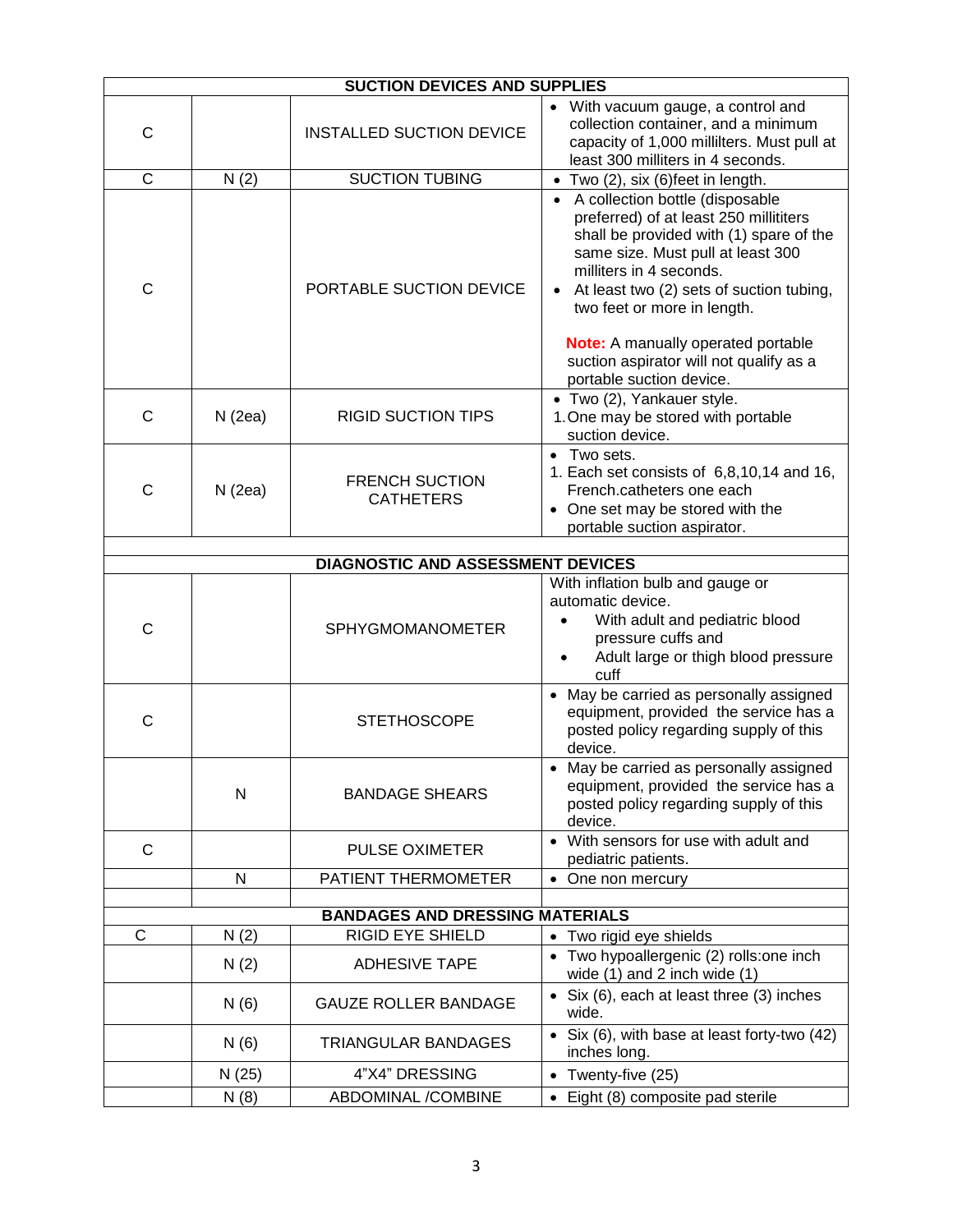|              |      | <b>DRESSINGS</b>                                                               | compresses.                                                                                                                                                                                                                                                                                                                                                                                                                                                                                                                                             |
|--------------|------|--------------------------------------------------------------------------------|---------------------------------------------------------------------------------------------------------------------------------------------------------------------------------------------------------------------------------------------------------------------------------------------------------------------------------------------------------------------------------------------------------------------------------------------------------------------------------------------------------------------------------------------------------|
| С            | N(2) | <b>OCCLUSIVE DRESSING</b>                                                      | • Two (2) sterile occlusive dressings of<br>white petrolatum-coated gauze or<br>plastic membrane film at least 3"x3".                                                                                                                                                                                                                                                                                                                                                                                                                                   |
|              | N(2) | <b>BURN SHEETS</b>                                                             | • Two (2) separate hospital or<br>commercially packaged sheets, at least<br>60"x60".                                                                                                                                                                                                                                                                                                                                                                                                                                                                    |
| $\mathsf{C}$ | N(2) | <b>TOURNIQUET</b>                                                              | • Two (2) commercially available arterial<br>tourniquet.                                                                                                                                                                                                                                                                                                                                                                                                                                                                                                |
| C            | N    | <b>IRRIGATION SOLUTION</b>                                                     | Saline or sterile water in plastic<br>containers sufficient to supply 2000<br>milliliters. Bagged IV solutions may be<br>substituted, but if substituted will not<br>fulfill<br>IV.<br>solution<br>requirements<br>elsewhere in these specifications.                                                                                                                                                                                                                                                                                                   |
|              |      | <b>IMMOBILIZATION DEVICES</b>                                                  |                                                                                                                                                                                                                                                                                                                                                                                                                                                                                                                                                         |
| C            | N(2) | SPINAL IMMOBILIZATION<br><b>DEVICE</b>                                         | • Two (2) spinal immobilization devices,<br>backboards, whole body splints or<br>other approved devices capable of<br>immobilizing a patient with suspected<br>spinal injuries which is translucent for<br>xray. Straps or restraints that<br>immobilize the patient at or about the<br>chest, pelvis, and knees shall be<br>provided for each device. Wooden<br>devices must be sealed with finishes to<br>prevent splintering and aid in<br>decontamination.<br>Note: Wooden devices will no longer<br>be acceptable after July 1 <sup>st</sup> 2018. |
| C            | N    | <b>SHORT SPINAL</b><br><b>IMMOBILIZATION DEVICE</b>                            | • One (1) short spinal immobilization<br>device consisting of a clamshell<br>wraparound type vest. Device must:<br>1. include affixed restraint straps, head<br>straps and integral padding.<br>2. be maintained in dust resistant<br>container                                                                                                                                                                                                                                                                                                         |
| С            | N(2) | <b>CERVICAL SPINAL</b><br><b>IMMOBILIZATION OR HEAD</b><br><b>IMMOBILIZERS</b> | • Two (2) designed to prevent lateral<br>head movement of the restrained<br>patient.<br>1. Four (4) disposable or plastic<br>covered foam blocks with tape or<br>restraint straps may be provided to<br>fulfill this requirement.<br>2. Commercial devices must include<br>accompanying straps or restraint<br>materials.<br>Note: Sand bags will not fulfill this<br>requirement.                                                                                                                                                                      |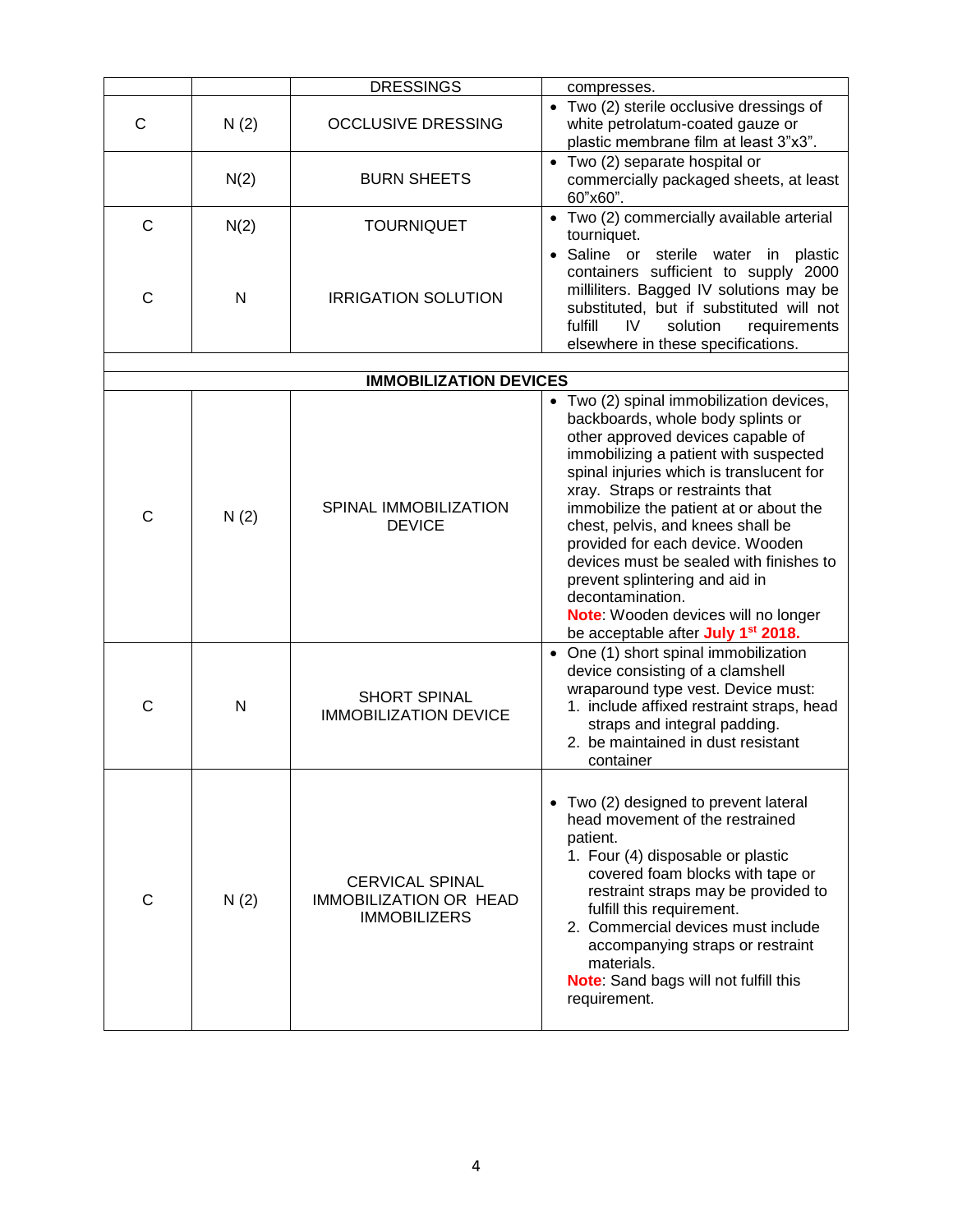|                              |              | <b>IMMOBILIZATION DEVICES</b>                                                                     |                                                                                                                                                                                                                                                                                                                                           |  |  |
|------------------------------|--------------|---------------------------------------------------------------------------------------------------|-------------------------------------------------------------------------------------------------------------------------------------------------------------------------------------------------------------------------------------------------------------------------------------------------------------------------------------------|--|--|
| C                            | N(2 sets)    | <b>CERVICAL COLLARS</b>                                                                           | • Two (2) sets shall be available. Each<br>set must contain the following sizes:<br>Pediatric<br>1.<br>2.<br><b>Small Adult</b><br>3.<br>Medium Adult<br>Large Adult<br>4.<br>(Adjustable collars may be combined to<br>make at least two adult collars and at<br>least two pediatric collars).                                           |  |  |
|                              | $\mathsf{N}$ | UPPER AND LOWER<br><b>EXTREMITY IMMOBILIZATION</b><br><b>DEVICES</b>                              | • Must be made of a rigid support<br>material capable of immobilizing all<br>four extremities, as well as the joint<br>above and the joint below the fracture,<br>in sizes appropriate for adults and<br>pediatrics.<br>• Must be placed in a dust-resistant<br>containers.<br>Note Inflatable splints will not meet this<br>requirement. |  |  |
| C                            | N            | LOWER EXTREMITY TRACTION<br><b>SPLINTS</b>                                                        | • Audlt and Pediatric provided with<br>attachments sufficient to immobilize<br>femoral fractures involving both lower<br>extremities.( If one traction splint can<br>splint both legs and the device be<br>adjusted to pedartic size one splint will<br>sufficient)<br>• Must be placed in a dust-resistant<br>containers.                |  |  |
| $\mathsf{C}$                 | N            | PELVIC IMMOBILIZATION<br><b>DEVICE</b>                                                            | • Commercial or medically-recognized,<br>improvised device (i.e. sheet and clips)                                                                                                                                                                                                                                                         |  |  |
| <b>PATIENT CARE SUPPLIES</b> |              |                                                                                                   |                                                                                                                                                                                                                                                                                                                                           |  |  |
|                              | N            | <b>CONTAINERS FOR HUMAN</b><br><b>WASTE AND EMESIS</b>                                            | • One (1) bedpan;<br>One (1) urinal; and<br>• Two (2) emesis basins or suitable<br>substitutes.<br>Tissues shall be provided for<br>$\bullet$<br>secretions and toilet use.                                                                                                                                                               |  |  |
|                              | N            | <b>BLANKETS OR PROTECTIVE</b><br>PATIENT COVERS WITH<br>THERMAL INSULATING<br><b>CAPABILITIES</b> | $\bullet$ Two (2) for adults.<br>• One (1) for infant, including head<br>cover.<br>• Must be stored in dust-resistant cover                                                                                                                                                                                                               |  |  |
| $\mathsf{C}$                 | N(4)         | <b>SHEETS</b>                                                                                     | • Four (4) linen or disposable material for<br>cot and patient covers.                                                                                                                                                                                                                                                                    |  |  |
|                              | N            | <b>PILLOW</b>                                                                                     | 1 time use or with fluid proof covering.<br>$\bullet$                                                                                                                                                                                                                                                                                     |  |  |
|                              | N            | <b>COLD PACKS</b>                                                                                 | • 2 cold packs                                                                                                                                                                                                                                                                                                                            |  |  |
|                              |              |                                                                                                   |                                                                                                                                                                                                                                                                                                                                           |  |  |
|                              |              | <b>OBSTETRICAL EMERGENCY EQUIPMENT</b>                                                            | • Obstetrical Emergencies Packs or OB                                                                                                                                                                                                                                                                                                     |  |  |
| C                            |              | OBSTETRICAL EMERGENCY<br><b>PACK</b>                                                              | Kits shall contain the following:<br>1. Drape towel or underpad.<br>2. Gauze dressings.<br>3. Sterile gloves.<br>4. Sterile cutting insturment<br>5. Bulb syringe or aspirator                                                                                                                                                            |  |  |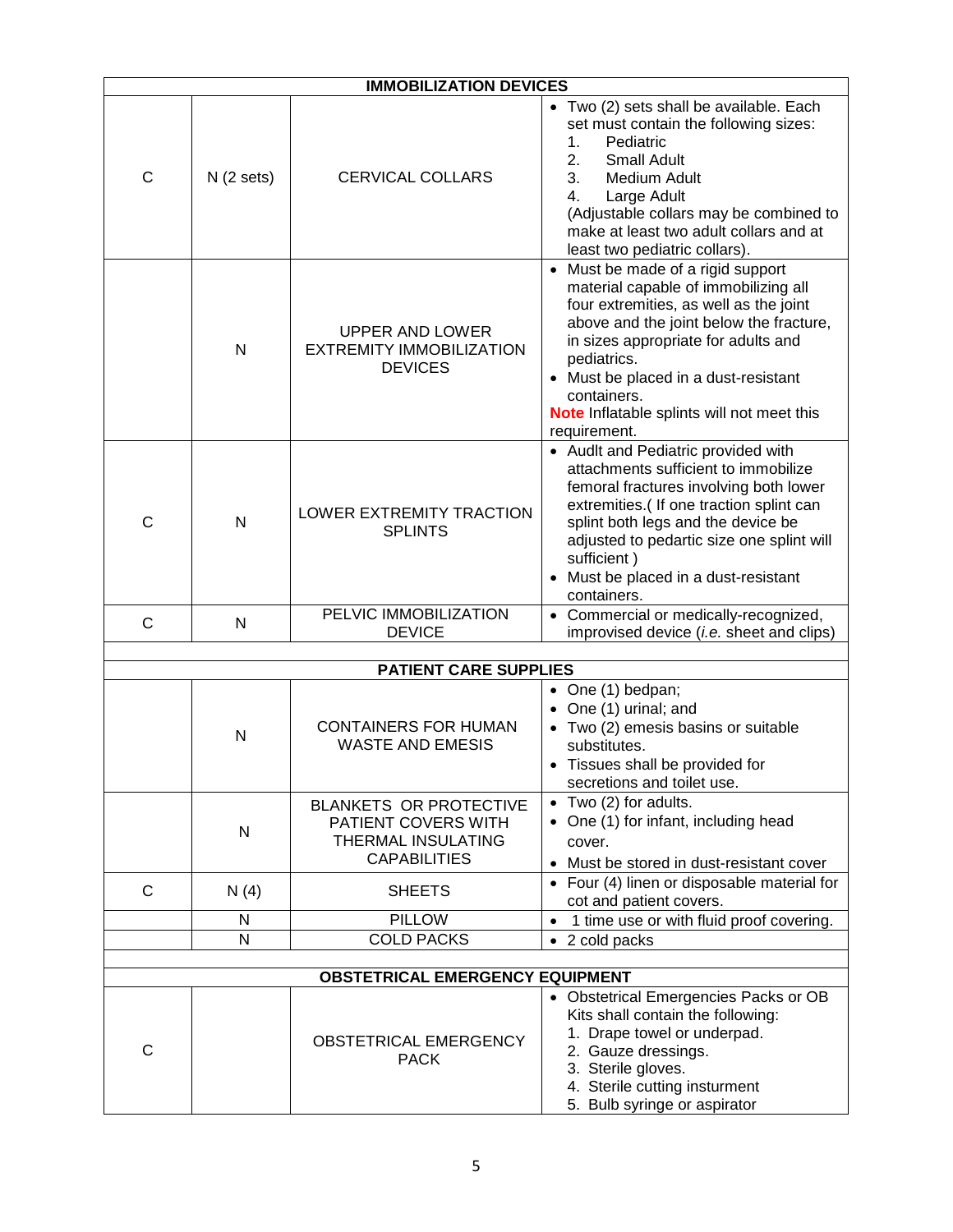|              |                                     |                                                                    | 6. Cord clamps and /or umbilical ties                                                                                                                                                                                                                                                                                                                                                                                                                                                                                                                                                                                                      |  |  |
|--------------|-------------------------------------|--------------------------------------------------------------------|--------------------------------------------------------------------------------------------------------------------------------------------------------------------------------------------------------------------------------------------------------------------------------------------------------------------------------------------------------------------------------------------------------------------------------------------------------------------------------------------------------------------------------------------------------------------------------------------------------------------------------------------|--|--|
|              |                                     |                                                                    | 7. Plastic bags and ties for placental<br>tissue.<br>8. Infant receiving blanket or<br>swaddling materials and head<br>covering (if not included in OB kit<br>may use infant blanket and head                                                                                                                                                                                                                                                                                                                                                                                                                                              |  |  |
|              |                                     |                                                                    | cover from patient care supplies).                                                                                                                                                                                                                                                                                                                                                                                                                                                                                                                                                                                                         |  |  |
|              |                                     | <b>INFECTION CONTROL SUPPLIES</b>                                  |                                                                                                                                                                                                                                                                                                                                                                                                                                                                                                                                                                                                                                            |  |  |
| C            | N                                   | PERSONAL PROTECTIVE<br><b>EQUIPMENT</b>                            | Must conform to current CDC<br>guidelines for infectious disease,<br>including but not limited to the<br>following:<br>1. Disposable gloves sized for the<br>crew.<br>2. Protection of Mucus membranes.<br>(i.e. googles/ faceshields below<br>chin and to hairline)<br>3. Full body protection with (i.e.<br>Fluid-proof/ impermeable covers<br>or gowns, and leggings<br>4. Protective footwear<br>Two (2) face mask (NIOSH,<br>5.<br>compliant with at least N-95<br>specifications). Compliance with<br>Occupational Safety and Health<br>Administration rules for annual fit<br>testing.<br>6. Roll of impermeable tape               |  |  |
| $\mathsf{C}$ | N                                   | DECONTAMINATION AND<br><b>DISPOSAL OF INFECTED</b><br><b>WASTE</b> | <b>According to CDC</b><br>• Materials for decontamination and<br>disposal of potentially infected waste to<br>include:<br>1. Red plastic bags or trash bags<br>labeled for biohazard with at least<br>two (2) bags 24"x30".<br>2. Puncture resistant container shall be<br>supplied for sharps disposal in a<br>locking -style bracket or in a locked<br>compartment within the ambulance.<br>Sheath style or single use<br>containers shall be disposed of in a<br>larger approved container.<br>3. Antiseptic hand cleaners<br>4. Environmental Protection Agency<br>approved hospital grade disinfectant<br>for equipment application. |  |  |
|              | <b>INTRAVENOUS THERAPY SUPPLIES</b> |                                                                    |                                                                                                                                                                                                                                                                                                                                                                                                                                                                                                                                                                                                                                            |  |  |
|              |                                     |                                                                    | 1. Three (3) each<br>Macrodrip: ten (10) to twenty (20)                                                                                                                                                                                                                                                                                                                                                                                                                                                                                                                                                                                    |  |  |
|              | N(3 ea)                             | FLUID ADMINISTRATION SETS                                          | drops per milliliter.<br>Microdrip: sixty (60) drops per<br>milliliter.                                                                                                                                                                                                                                                                                                                                                                                                                                                                                                                                                                    |  |  |
| C            | N                                   | <b>VENOUS TOURNIQUETS</b>                                          | • Non-latex disposable, sufficient for                                                                                                                                                                                                                                                                                                                                                                                                                                                                                                                                                                                                     |  |  |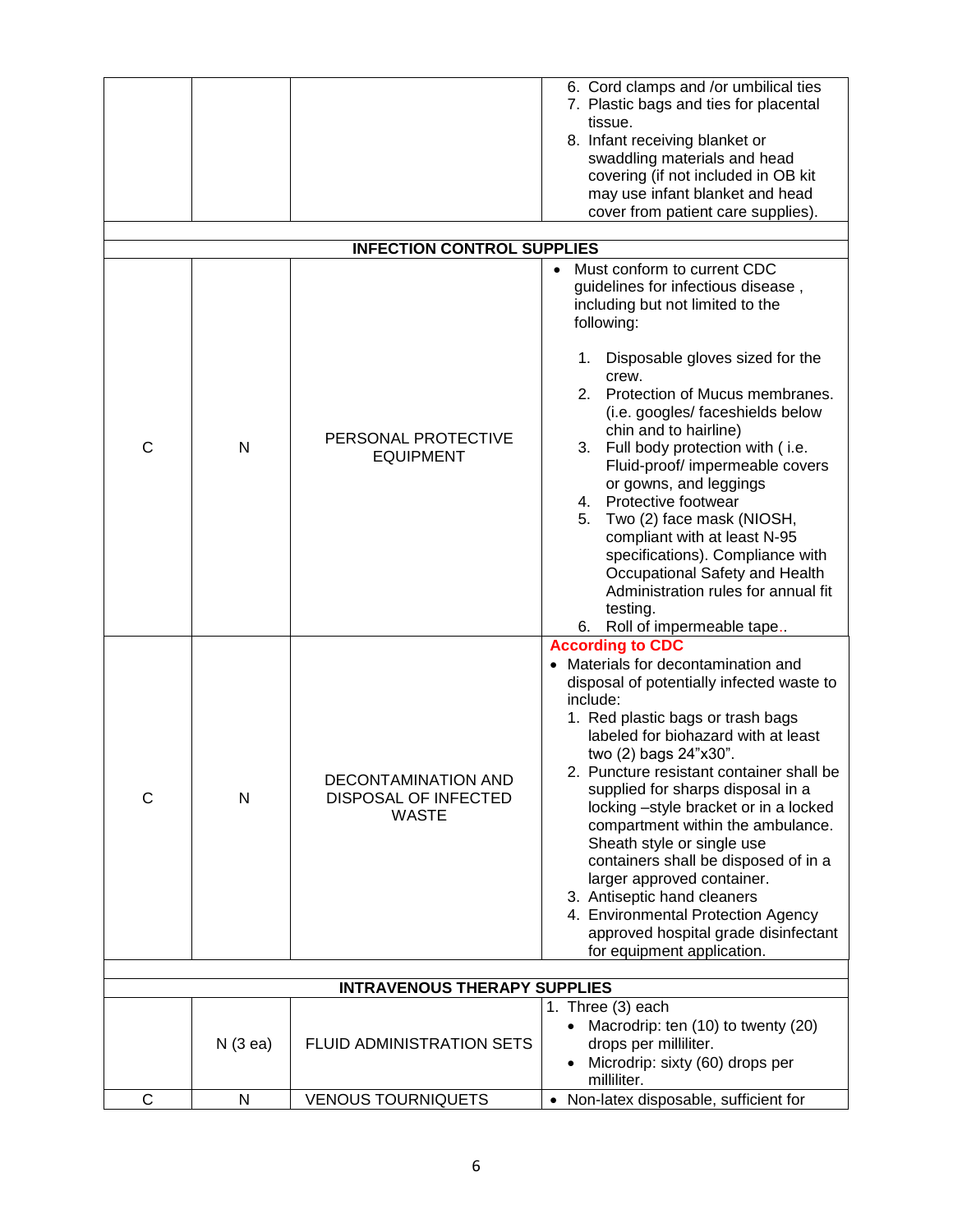|                |                                     |                                                                       | adult and pediatric use.                                                                                                                                                                                                         |  |  |
|----------------|-------------------------------------|-----------------------------------------------------------------------|----------------------------------------------------------------------------------------------------------------------------------------------------------------------------------------------------------------------------------|--|--|
|                | N(12)                               | <b>ANTISEPTIC WIPES</b>                                               | $\bullet$ Twelve (12).                                                                                                                                                                                                           |  |  |
|                | N(4)                                | <b>CATHETERS OVER NEEDLE</b>                                          | • Four (4) in each gauge size $14,16,18$ ,<br>20, 22, and 24.                                                                                                                                                                    |  |  |
| C              | N(3)                                | <b>INTRAVENOUS FLUIDS</b>                                             | • Three (3) liters, two (2) of which must<br>be crystalloid fluids.                                                                                                                                                              |  |  |
| $\mathsf{C}$   | N(3)                                | <b>INTRAOSSEOUS INFUSION</b><br><b>DEVICES OR NEEDLES</b>             | • Two between 14-18 gauge for the<br>adult and /or pediatric and<br>18 gauge for patients weighing less<br>than three (3) kilograms.                                                                                             |  |  |
| $\mathsf{C}$   |                                     | PRESSURE INFUSION DEVICE                                              | Pressure infusion device<br>$\bullet$                                                                                                                                                                                            |  |  |
|                |                                     |                                                                       |                                                                                                                                                                                                                                  |  |  |
|                |                                     | <b>CARDIAC DEFIBRILLATORS AND MONITORS</b>                            |                                                                                                                                                                                                                                  |  |  |
| $\mathsf{C}$   |                                     | SEMI-AUTOMATED EXTERNAL<br><b>DEFIBRILLATOR</b>                       | • Shall be provided on each staffed BLS<br>unit.<br>Note: Semi-automated external<br>defibrillators replaced after July 1, 2015<br>shall have pediatric capability.                                                              |  |  |
|                |                                     |                                                                       |                                                                                                                                                                                                                                  |  |  |
|                |                                     | <b>MEDICATIONS REQUIRED</b>                                           |                                                                                                                                                                                                                                  |  |  |
|                |                                     | cleanliness, temperature control, dosage and expiration.              | Medications must be packaged and stored in accordance with pharmacologic guidelines for sterility,                                                                                                                               |  |  |
| C              |                                     | <b>ANAPHYLAXIS KIT</b>                                                | • Epinephrine 1:1,000 in a preloaded<br>syringe of 0.3 ml per dose or a 1 cc<br>syringe with a needle capable of intra<br>muscular injection. Also sufficient<br>quantity of Epinephrine 1:1000 to<br>administer four (4) doses. |  |  |
| $\mathsf{C}$   |                                     | <b>ASPIRIN OR THERAPEUTIC</b><br><b>EQUIVALENT</b>                    | • For Suspected cardiac patients                                                                                                                                                                                                 |  |  |
| C              |                                     | <b>BETA-ADRENERGIC AGONIST</b><br>OR THERAPEUTIC<br><b>EQUIVALENT</b> | • With appropriate administration<br>devices for acute pulmonary distress.                                                                                                                                                       |  |  |
| C              |                                     | <b>NITROGLYCERINE</b>                                                 | · 1/150 grain (0.4mg) tablets, intranasal<br>or sublingual spray or therapeutic<br>equivalent                                                                                                                                    |  |  |
| $\mathsf{C}$   |                                     | NARCAN (NALOXONE)                                                     | • Minimum of 4 mg., or therapeutic<br>equivalent                                                                                                                                                                                 |  |  |
|                |                                     |                                                                       |                                                                                                                                                                                                                                  |  |  |
|                | <b>HYPOGLYCEMIC COUNTERMEASURES</b> |                                                                       |                                                                                                                                                                                                                                  |  |  |
| C              |                                     | <b>GLUCOSE CLIA APPROVED</b><br>FOR WAVIED TESTING<br><b>DEVICES</b>  | • For semi-quantitative blood glucose<br>determinations, with, testing and<br>calibration capabilities.                                                                                                                          |  |  |
| $\overline{C}$ |                                     | <b>DEXTROSE</b>                                                       | • At least two doses of 25 grams for<br>parenteral administration.                                                                                                                                                               |  |  |
|                |                                     |                                                                       |                                                                                                                                                                                                                                  |  |  |
|                |                                     | <b>MEDICATION ADMINISTRATION SUPPLIES</b>                             |                                                                                                                                                                                                                                  |  |  |
| $\mathbf C$    | N                                   | <b>SYRINGES</b>                                                       | • For drug administration shall have at<br>least 1cc, 3cc, and 10cc sizes with<br>needles to include sizes for intra<br>muscular injections.<br>• 2 – 60cc luer lock syringes<br>• 2- three way stop cocks.                      |  |  |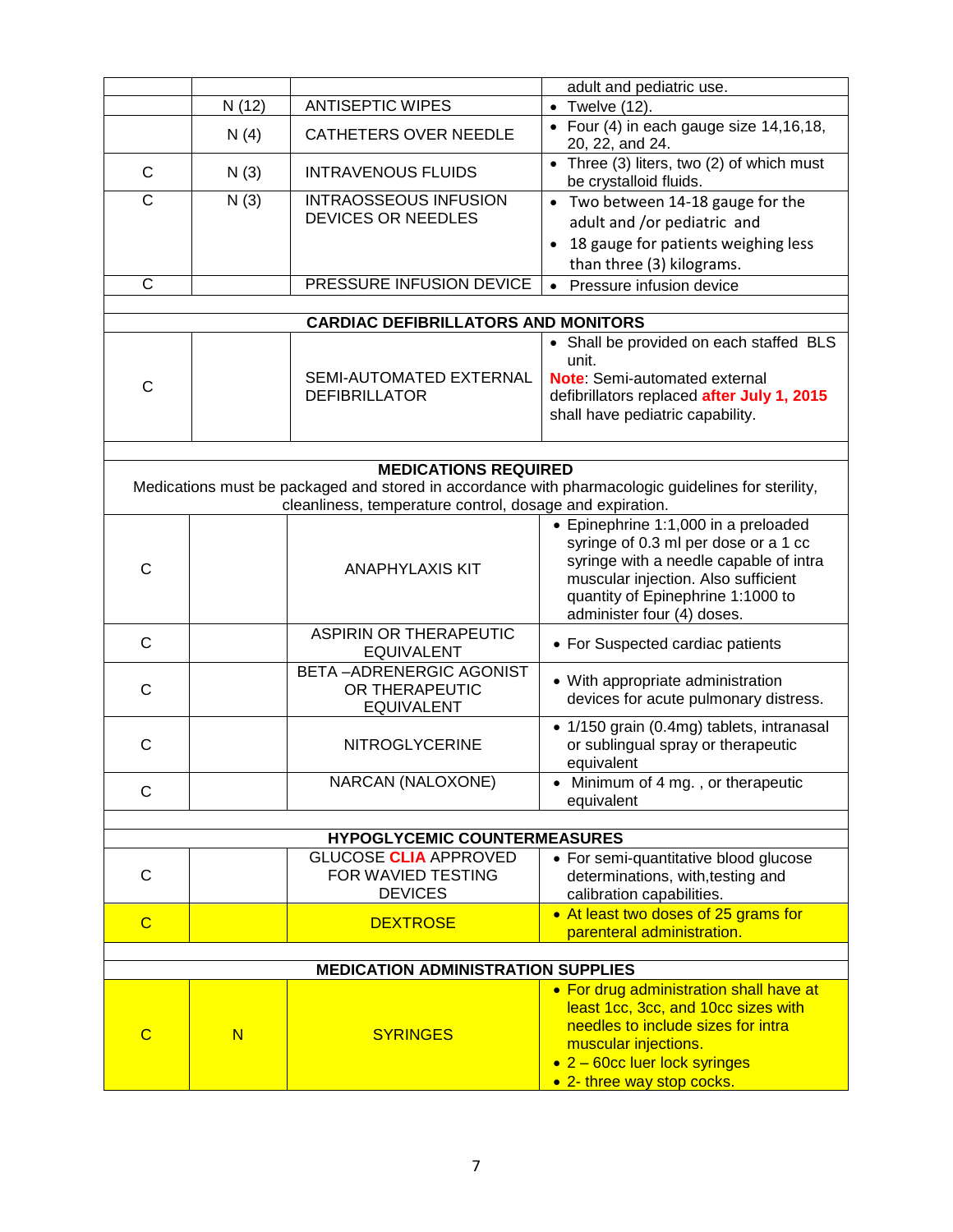| C                                      |                                                    | <b>LENGTH BASED PEDIATRIC</b><br><b>DOSING TAPE</b> | • Or appropriate reference material that<br>converts length to estimated ideal body<br>weight in kilograms for pediatric drug<br>dosing and equipment sizing based on<br>the most current guidelines.<br>Note: Length-based dosage tapes shall<br>be ordered within ninety (90) days and<br>replaced within one (1) year of the<br>successor version becoming<br>commercially available. |  |  |
|----------------------------------------|----------------------------------------------------|-----------------------------------------------------|------------------------------------------------------------------------------------------------------------------------------------------------------------------------------------------------------------------------------------------------------------------------------------------------------------------------------------------------------------------------------------------|--|--|
|                                        | N                                                  | MUCOSAL ATOMIZER DEVICE                             | $\bullet$ One                                                                                                                                                                                                                                                                                                                                                                            |  |  |
|                                        |                                                    | <b>MASS CASUALTY SITUATIONS/INCIDENTS</b>           |                                                                                                                                                                                                                                                                                                                                                                                          |  |  |
|                                        | N                                                  | <b>TRIAGE TAGGING SYSTEM</b>                        | • Scanable system required.<br>• Should organize the injured into four<br>(4) groups by color.<br>1. The expectant or dead/dying that<br>are beyond help.<br>2. The injured who can be helped by<br>immediate transportation.<br>3. The injured whose transport can be<br>delayed.<br>4. Those with minor injuries, which<br>need help less urgently.                                    |  |  |
|                                        | <b>ADDITIONAL EQUIPMENT SPECIFICATIONS</b>         |                                                     |                                                                                                                                                                                                                                                                                                                                                                                          |  |  |
|                                        |                                                    | FOR ADVANCE LIFE SUPPORT AMBULANCES                 |                                                                                                                                                                                                                                                                                                                                                                                          |  |  |
| Ambulance<br>Lacks Item                | Ambulance<br>Lacks Item in<br>Quantity<br>Required |                                                     |                                                                                                                                                                                                                                                                                                                                                                                          |  |  |
| <b>ENDOTRACHEAL INTUBATION DEVICES</b> |                                                    |                                                     |                                                                                                                                                                                                                                                                                                                                                                                          |  |  |
| C                                      | N(1 ea)                                            | LARYNGOSCOPE                                        | Shall have operable handles, in adult<br>and pediatric sizes appropriate for use<br>with laryngoscope blades with extra<br>batteries.                                                                                                                                                                                                                                                    |  |  |
| С                                      | N(1 ea)                                            | LARYNGOSCOPE BLADES                                 | In sizes 0 through 4, straight, and 2<br>through 4 curved with extra bulbs.                                                                                                                                                                                                                                                                                                              |  |  |
| $\mathsf C$                            | N(2 ea)                                            | <b>ENDOTRACHEAL TUBES</b>                           | Individually packaged in a sanitary,<br>sealed envelope or plastic package,<br>Cuffed sizes two (2) of each size 2.5<br>millimeter throught 8.5 millimeter                                                                                                                                                                                                                               |  |  |
| $\mathsf{C}$                           | N(6)                                               | <b>STERILE SURGICAL LUBRICANT</b><br>OR EQUIVALENT  | • Six packets or equivalent                                                                                                                                                                                                                                                                                                                                                              |  |  |
| C                                      | N (1 ea)                                           | <b>STYLETS</b>                                      | One each Adult and pediatric<br>$\bullet$                                                                                                                                                                                                                                                                                                                                                |  |  |
| $\mathsf C$                            | N(2)                                               | <b>SYRINGE</b>                                      | • Two 10cc with plain luer tip for cuff<br>inflation                                                                                                                                                                                                                                                                                                                                     |  |  |
| $\mathsf{C}$                           | N(1 ea)                                            | <b>MAGILL FORCEPS</b>                               | One each Adult and pediatric sizes<br>$\bullet$                                                                                                                                                                                                                                                                                                                                          |  |  |
| $\overline{\text{c}}$                  | N                                                  | <b>BOUGIE DEVICE</b>                                | With coude tip                                                                                                                                                                                                                                                                                                                                                                           |  |  |
| $\mathsf{C}$                           |                                                    | END TIDAL CARBON DIOXIDE<br><b>MONITORING</b>       | For adult and pediatrics.<br><b>Note: Addition of Waveform</b><br>capnography technology will be required<br>after July 1 <sup>st</sup> , 2018                                                                                                                                                                                                                                           |  |  |
|                                        |                                                    | MECONILIM ACDIDATOR                                 |                                                                                                                                                                                                                                                                                                                                                                                          |  |  |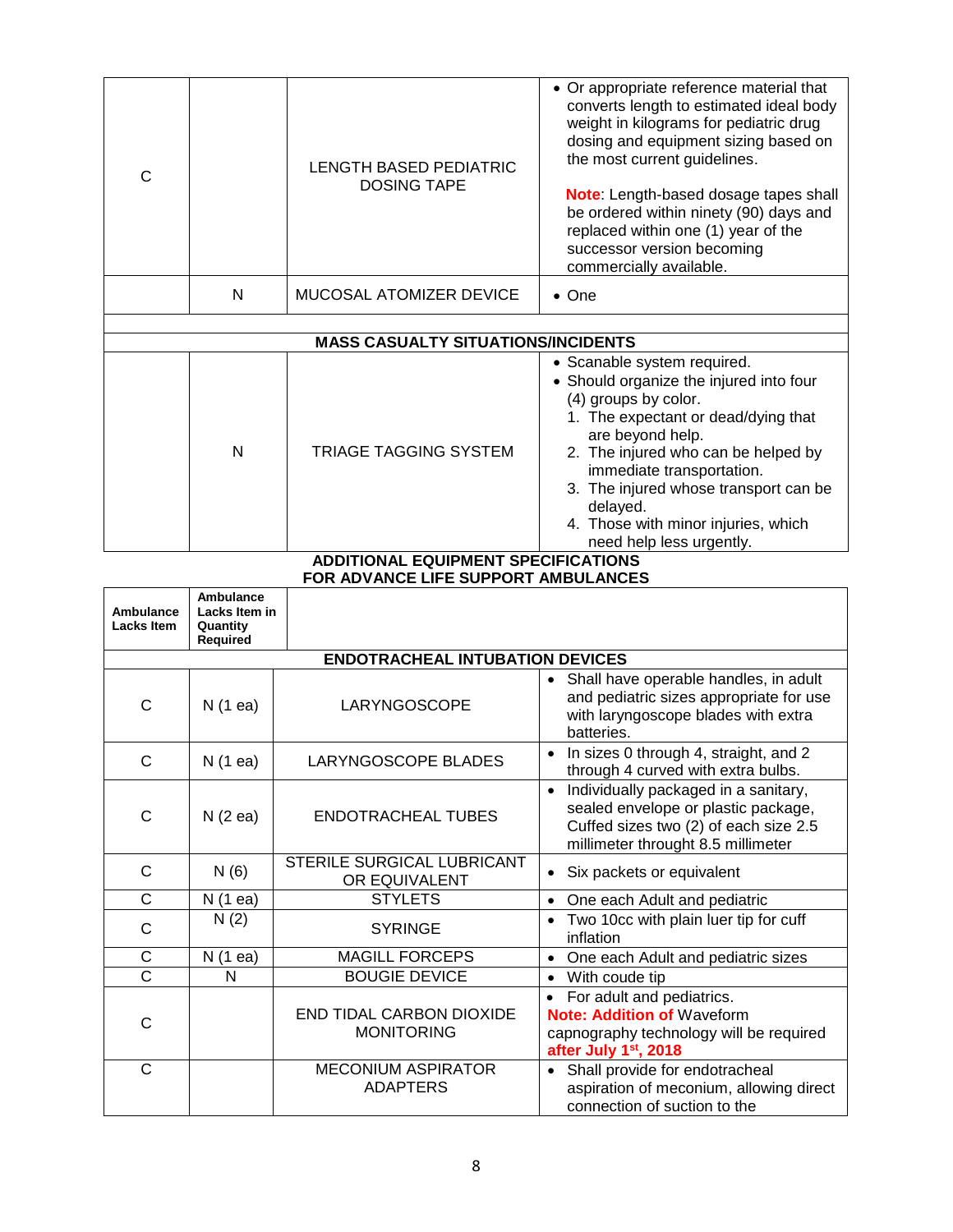|                                                             |                                                                                                                                                                                                            |                                                                              | endotracheal tube.                                                                                                                           |  |  |
|-------------------------------------------------------------|------------------------------------------------------------------------------------------------------------------------------------------------------------------------------------------------------------|------------------------------------------------------------------------------|----------------------------------------------------------------------------------------------------------------------------------------------|--|--|
| C                                                           | N(2)                                                                                                                                                                                                       | CHEST DECOMPRESSION<br><b>NEEDLE</b>                                         | • Minimum length 3.25 inches large bore                                                                                                      |  |  |
|                                                             |                                                                                                                                                                                                            | <b>CARDIAC DEFIBRILLATORS AND MONITORS</b>                                   |                                                                                                                                              |  |  |
|                                                             |                                                                                                                                                                                                            |                                                                              |                                                                                                                                              |  |  |
|                                                             |                                                                                                                                                                                                            |                                                                              | • ALS units shall be equipped with<br>cardiac monitor with<br>electrocardiographic recorder and                                              |  |  |
|                                                             |                                                                                                                                                                                                            |                                                                              | defibrillator.<br>Shall have same number of electrodes<br>$\bullet$                                                                          |  |  |
|                                                             |                                                                                                                                                                                                            |                                                                              | to match number of monitoring leads,<br>plus an equal number of spares for<br>adults and pediatrics.                                         |  |  |
| C                                                           |                                                                                                                                                                                                            | <b>CARDIAC MONITOR</b>                                                       | • Defibrillators shall have a minimum<br>setting of ten (10) joules                                                                          |  |  |
|                                                             |                                                                                                                                                                                                            |                                                                              | • Defibrillator shall be equipped with the<br>appropriate paddles or pads to treat<br>adult and pediatric patients.                          |  |  |
|                                                             |                                                                                                                                                                                                            |                                                                              | Note: Biphasic waveform technology<br>will be required on any cardiac<br>monitor/defibrillator acquired after July<br>$1st$ , 2015.          |  |  |
| C                                                           |                                                                                                                                                                                                            | TRANSCUTANEOUS CARDIAC<br><b>PACEMAKER</b>                                   | • A transcutaneous cardiac pacemaker,<br>with adult and pediatric capabilities and<br>adult and pediatric pads.                              |  |  |
|                                                             |                                                                                                                                                                                                            |                                                                              | <b>Note:</b> This requirement will go into<br>effect after July 1st 2018                                                                     |  |  |
| $\mathsf{C}$                                                |                                                                                                                                                                                                            | TWELVE (12) LEAD MONITOR                                                     | Twelve (12) lead monitor shall be<br>$\bullet$<br>required on any cardiac<br>monitor/defibrillator after July 1 <sup>st</sup> ,<br>2018.     |  |  |
|                                                             | N                                                                                                                                                                                                          |                                                                              | • Capable of twelve (12) lead<br>transmission.                                                                                               |  |  |
|                                                             |                                                                                                                                                                                                            |                                                                              | Note: Required after July 1 <sup>st</sup> , 2018.                                                                                            |  |  |
| <b>MEDICATIONS REQUIRED FOR DEFINITIVE AND CARDIAC CARE</b> |                                                                                                                                                                                                            |                                                                              |                                                                                                                                              |  |  |
|                                                             | Medications must be packaged and stored in accordance with pharmacologic guidelines for sterility,<br>cleanliness, temperature control, dosage and expiration. Medications must be compatible with current |                                                                              |                                                                                                                                              |  |  |
|                                                             |                                                                                                                                                                                                            | specifications as approved by the ambulance service's medical director.<br>7 |                                                                                                                                              |  |  |
| $\mathsf{C}$                                                | N                                                                                                                                                                                                          | <b>ADENOSINE</b>                                                             | • Minimum 24 milligrams, or therapeutic<br>equivalent.                                                                                       |  |  |
| C                                                           | N                                                                                                                                                                                                          | <b>ATROPINE SULFATE</b>                                                      | Minimum four (4) milligrams, or<br>therapeutic equivalent.                                                                                   |  |  |
| C                                                           | N                                                                                                                                                                                                          | <b>ANTIARRHYTHMIC AGENTS</b>                                                 | • Lidocaine for cardiac arrhythmia at<br>minimum of 400 milligrams or<br>Amiodarone minimum of 450<br>milligrams, or therapeutic equivalent. |  |  |
| C                                                           | N                                                                                                                                                                                                          | MAGNESIUM SULFATE                                                            | Minimum 2 grams in successive doses<br>$\bullet$<br>with dilution, or therapeutic equivalent.                                                |  |  |
| $\mathsf{C}$                                                |                                                                                                                                                                                                            | SODIUM CHLORIDE                                                              | For injection and dilution of<br>medications.                                                                                                |  |  |
| C                                                           | N                                                                                                                                                                                                          | <b>BENZODIAZEPINE</b>                                                        | In amounts sufficient to administer two<br>successive maximum doses, or                                                                      |  |  |